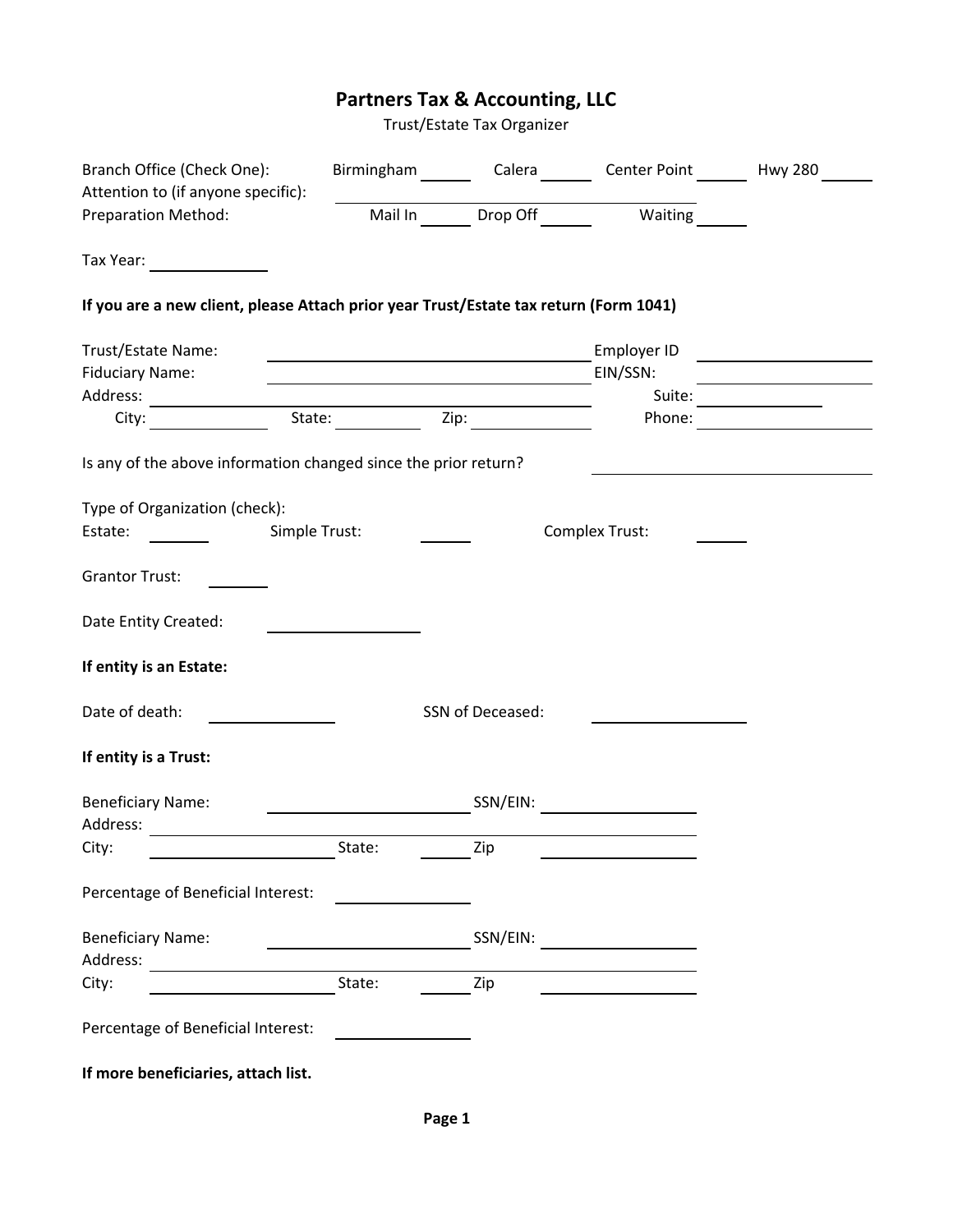### Income

## **Attach all 1099's, Brokerage Statements, or K-1's received by the entity**

| Did the entity operate a sole proprietor or single member LLC Business?<br>Yes<br>No                   |                                                                    |        |  |
|--------------------------------------------------------------------------------------------------------|--------------------------------------------------------------------|--------|--|
| If yes, complete and attach Schedule C below                                                           |                                                                    |        |  |
| Did the entity own rental proprty?<br>Yes<br><b>No</b><br>If yes, complete and attach Schedule E below |                                                                    |        |  |
| Any Other Income Not Included Above:                                                                   |                                                                    |        |  |
| Description                                                                                            |                                                                    | Amount |  |
| 1)                                                                                                     |                                                                    |        |  |
| 2)                                                                                                     |                                                                    |        |  |
| 3)                                                                                                     |                                                                    |        |  |
| 4)                                                                                                     |                                                                    |        |  |
| 5)                                                                                                     |                                                                    |        |  |
| <b>Expenses</b>                                                                                        | <b>Tax and Payments</b>                                            |        |  |
| Interest<br><b>Taxes</b>                                                                               | <b>Estimated Tax Payments</b><br>Tax Paid on behalf of Beneficiary |        |  |
| <b>Fiduciary Fees</b><br>Attorneys                                                                     | <b>Federal Taxes Withheld</b>                                      |        |  |
| Accountants                                                                                            |                                                                    |        |  |
| <b>Tax Preparers</b>                                                                                   |                                                                    |        |  |
| Any Other Expenses Not Included Above:<br>Description                                                  |                                                                    | Amount |  |
| 1)<br><u> 1980 - Johann Barn, mars an t-Amerikaansk politiker (</u>                                    |                                                                    |        |  |
| $\left( \frac{2}{2} \right)$                                                                           |                                                                    |        |  |
| <u>3)</u>                                                                                              |                                                                    |        |  |
| 4)                                                                                                     |                                                                    |        |  |
| <u>5)</u>                                                                                              |                                                                    |        |  |
|                                                                                                        |                                                                    |        |  |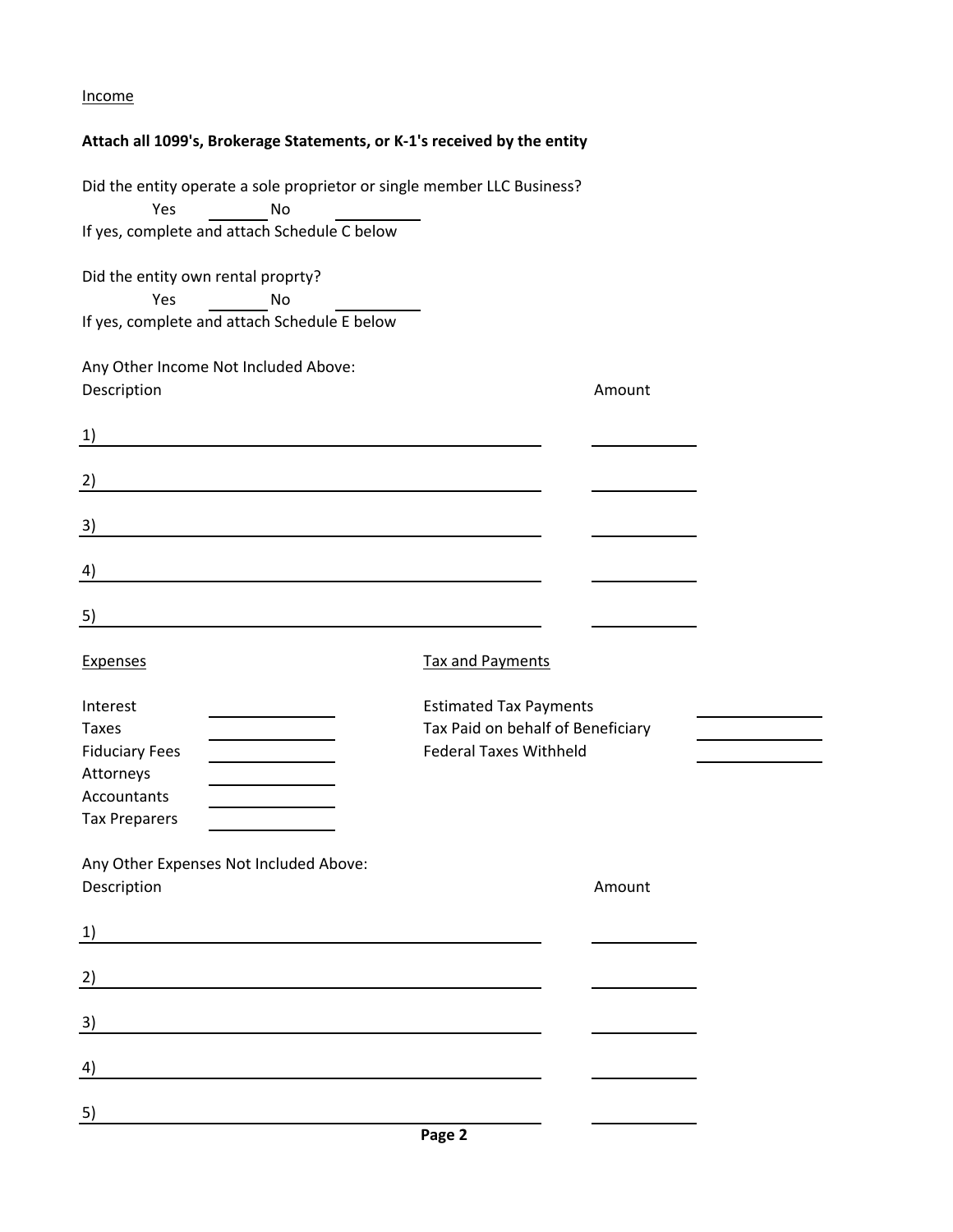# Profession/Product: Business EIN (if any): Busienss Name (if any): Address (if different from personal address): City: The State: State: State: 2ip: **Complete below OR if you use bookkeeping software or a bookkeeper, attach Profit & Loss Report** Gross Sales: Included on 1099-Misc Not included on 1099-MISC Expenses: Advertising **Rent Commissions Office** Contract Labor **Equipment** Depletion **Depletion** Other Depreciation **Depreciation** Repairs/Maintenance Employee Benefits **Employee Benefits** Work Supplies Insurance Businesss Taxes/Licenses Liability Travel/Seminars Professional **Meals & Entertainment**  E&O Utilities (not of home) Property **Employee Wages** Other Cell Phone Interest **Internet/Cable Access** Mortgage **Professional Dues/Licenses** Other Debt **Professional Subscriptions** Professional Fees **Dividends** Other Office Expenses **Other** Other Work Car Mileage **Did you purchase any equipment or machinery** Did you purchase any equipment or machinery Car Yr/Make/Model items for use in business with significant cost and Also Peronal Use: Yes: useful life of over 1 year? No: ltem: ltem: Cost: Item: Cost: Did you pay contract labor over \$600? Do you sell goods? Yes: No: Yes: No: If Yes, did you send them a 1099? If yes, complete following: Yes: No: No: Reginning Inventory Purchases of Inventory Did you pay for Family Healthcare Coverage Less: Personally Used from your self-employment income? Ending Inventory If yes, amount: Cost of Labor (may have also been listed on Itemized Deductions) Materials and Supplies

#### **Self Employment Income (Schedule C - for 1099-Misc Non-Employee Comp or Business)**